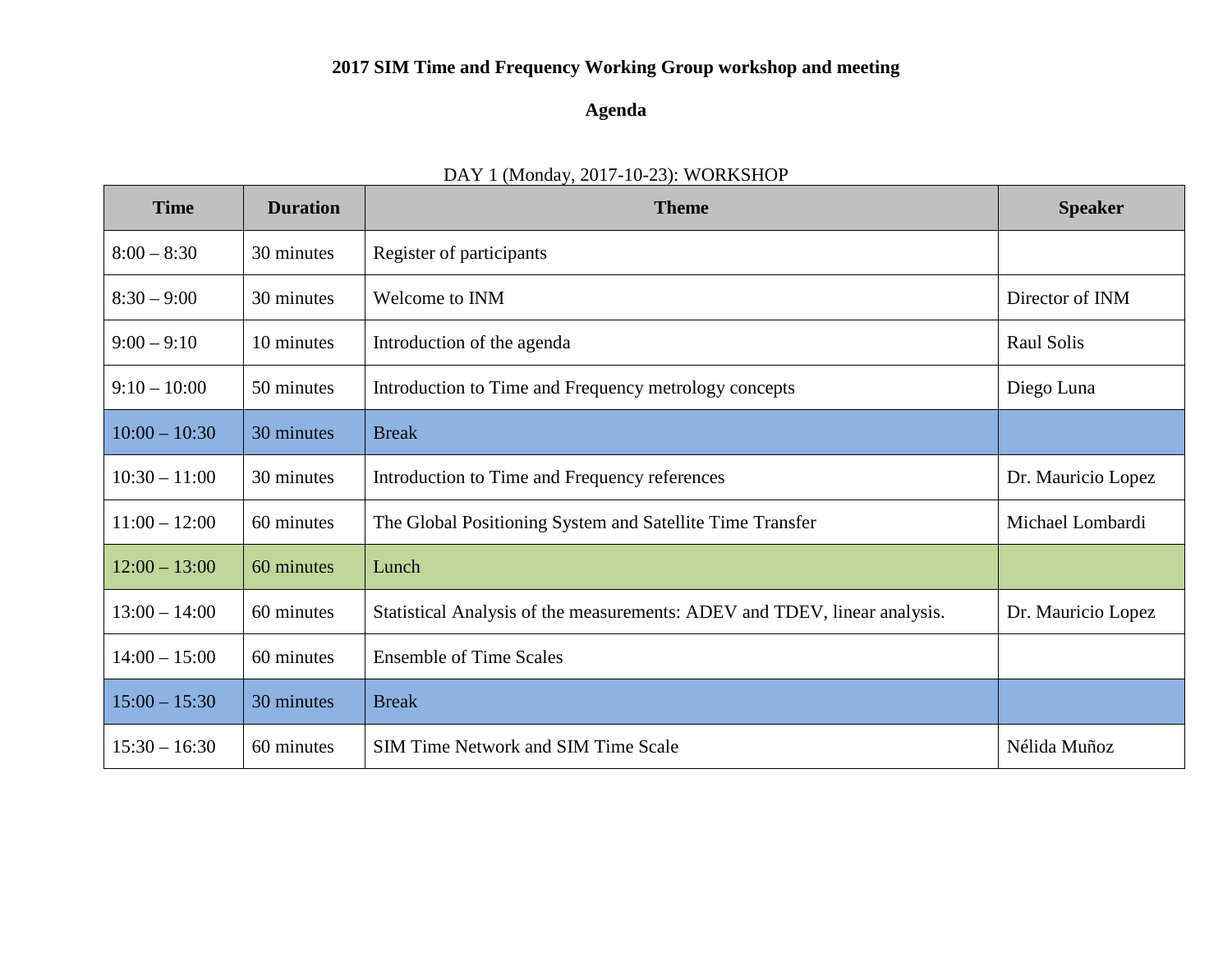| <b>Time</b>              | <b>Duration</b> | <b>Theme</b>                                                                                                              | <b>Speaker</b>                    |  |  |
|--------------------------|-----------------|---------------------------------------------------------------------------------------------------------------------------|-----------------------------------|--|--|
| $8:30 - 9:15$            | 45 minutes      | Signal generation and measurements in time and frequency.                                                                 | <b>Raul Solis</b>                 |  |  |
| $9:15 - 10:00$           | 45 minutes      | Traceability and uncertainty P1                                                                                           | Raul Solis                        |  |  |
| $10:00 - 10:30$          | 30 minutes      | <b>Break</b>                                                                                                              |                                   |  |  |
| $10:30 - 11:15$          | 45 minutes      | Traceability and uncertainty P2                                                                                           | Raul Solis                        |  |  |
| $11:15 - 12:00$          | 45 minutes      | Case study 1                                                                                                              | Liz Hernandez /<br>Nelson Bahámon |  |  |
| $12:00 - 13:00$          | 60 minutes      | Lunch                                                                                                                     |                                   |  |  |
| $13:00 - 14:00$          | 60 minutes      | Time and Frequency calibrations P1                                                                                        | Liz Hernandez /<br>Nelson Bahámon |  |  |
| $14:00 - 15:00$          | 60 minutes      | Time and Frequency calibrations P2                                                                                        | Liz Hernandez /<br>Nelson Bahámon |  |  |
| $15:00 - 15:30$          | 30 minutes      | <b>Break</b>                                                                                                              |                                   |  |  |
| $15:30 - 16:30$          | 60 minutes      | Time and Frequency calibrations P3                                                                                        | Liz Hernandez /<br>Nelson Bahámon |  |  |
| Parallel training course |                 |                                                                                                                           |                                   |  |  |
| $8:30 - 16:30$           | 8 hours         | Homologación de criterios SIM para la realización de evaluaciones por pares y<br>actualización de criterios ISO/IEC 17025 | Gabriela de la<br>Guardia         |  |  |

## DAY 2 (Tuesday, 2017-10-24): WORKSHOP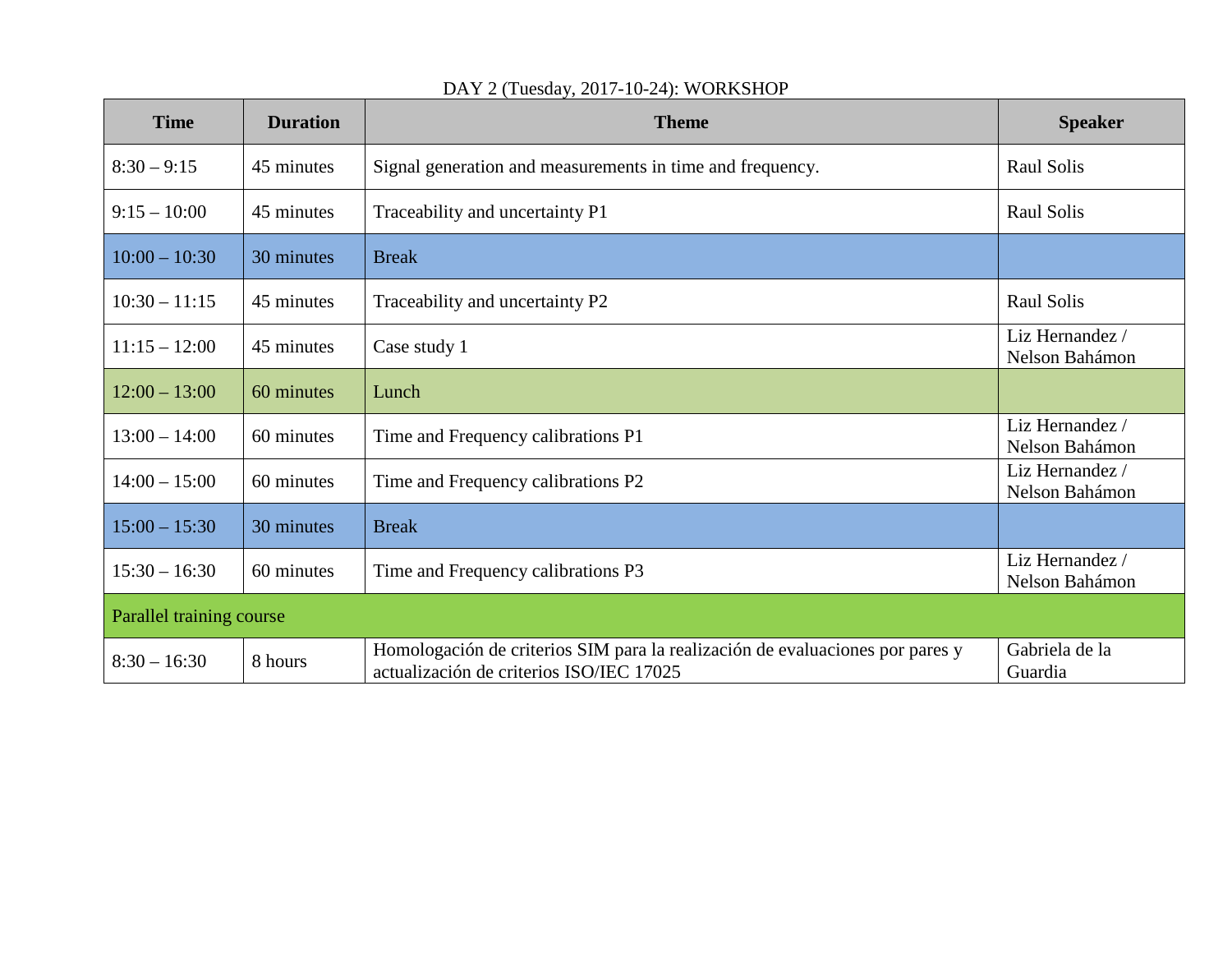| <b>Time</b>              | <b>Duration</b> | <b>Theme</b>                                                                                                              | <b>Speaker</b>                    |  |
|--------------------------|-----------------|---------------------------------------------------------------------------------------------------------------------------|-----------------------------------|--|
| $8:30 - 9:00$            | 30 minutes      | Case study 2                                                                                                              | Liz Hernandez /<br>Nelson Bahámon |  |
| $9:00 - 9:30$            | 30 minutes      | Time and Frequency calibration and dissemination laboratory requirements.                                                 | Raul Solis                        |  |
| $9:30 - 10:00$           | 30 minutes      | <b>Break</b>                                                                                                              |                                   |  |
| $10:00 - 10:40$          | 40 minutes      | Time and Frequency Traceability in emerging technologies P1                                                               | Raul Solis                        |  |
| $10:40 - 11:20$          | 40 minutes      | Time and Frequency Traceability in emerging technologies P2                                                               | Dr. Mauricio Lopez                |  |
| $11:20 - 12:00$          | 40 minutes      | Time and Frequency Traceability in emerging technologies P3                                                               | Dr. Mauricio Lopez                |  |
| $12:00 - 13:00$          | 60 minutes      | Lunch                                                                                                                     |                                   |  |
| $13:00 - 13:40$          | 40 minutes      | Time and Frequency Traceability in emerging technologies P4                                                               | Dr. Marina Gertsvolf              |  |
| $13:40 - 14:20$          | 40 minutes      | Time and Frequency Traceability in emerging technologies P5                                                               | Michael Lombardi                  |  |
| $14:20 - 15:00$          | 40 minutes      | Preparing Calibration Service Procedures and Calibration Methods in Support of<br><b>CMCs</b>                             | Dr. Marina Gertsvolf              |  |
| $15:00 - 15:30$          | 30 minutes      | <b>Break</b>                                                                                                              |                                   |  |
| $15:30 - 17:00$          | 90 minutes      | GPS calibrations for UTC contributing labs, according to the BIPM Guidelines                                              | Dr. Stefania Romisch              |  |
| Parallel training course |                 |                                                                                                                           |                                   |  |
| $8:30 - 12:00$           | 4 hours         | Homologación de criterios SIM para la realización de evaluaciones por pares y<br>actualización de criterios ISO/IEC 17025 | Gabriela de la<br>Guardia         |  |

# DAY 3 (Wednesday, 2017-10-25): WORKSHOP